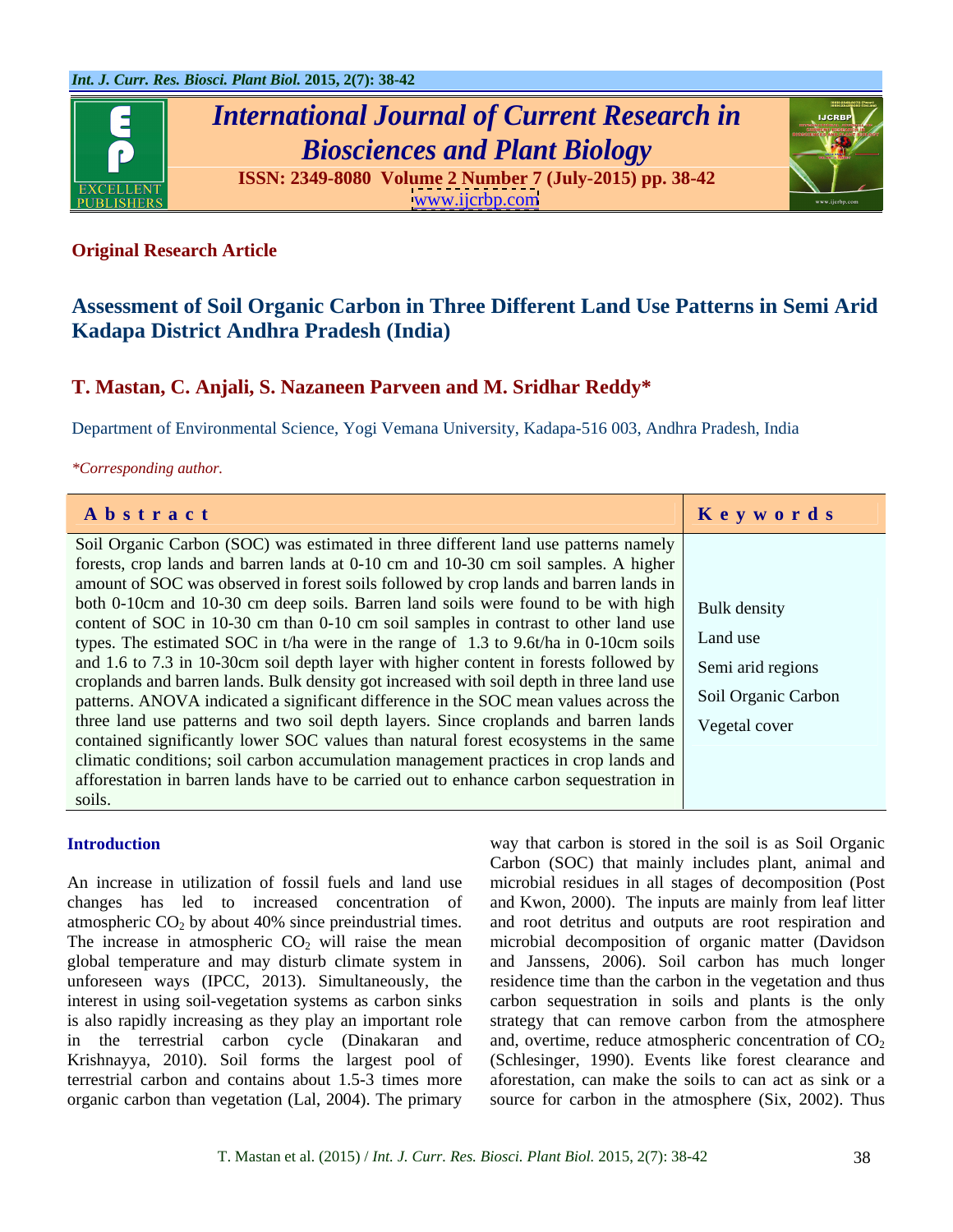soils show both temporal and spatial variation in their

In India, large areas of Himalayan forests at lower experiences scanty rainfall and high temperature. The elevations areas (Sheikh et al., 2009) and regions of arid and semi-arid region (ACZ-10) of southern plateau and hill regions has maximum reserves of carbon in the soil and greater carbon sequestration potential and can be dioxide (Bhattacharya et al., 2009). Land use changes of regional and global 'C' budgets ((Jobbagy and Jackson, 2000). This is of more essential in dry and semi arid and as well has potential to store carbon (Ardo and Soil Organic Carbon was undertaken in three different soil/Volume of soil. land use types in Semi arid Kadapa district in Rayalaseema region of Andhra Pradesh.

of February to the end of June. The normal annual

potential to act as a net sink for atmospheric carbon. north east monsoons contribute 389 mm (55.89 %) and rainfall of the district is 696 mm. The south west and 231 mm (33.18 %) respectively. Thus, overall the area land use pattern comprises of 33% of forest area, 21% of barren land and 46% of cultivable land.

regarded as major sinks of mitigating atmospheric carbon malla wild life sanctuary forest areas, four sites in these areas may lead to decomposition of SOC due to three sample locations were marked for soil collection increase in soil temperature and result of reduction in at both 0-10 cm and 10-30 cm soil depths and the soil vegetation cover (Bhattacharya et al., 2008). Hence, samples were mixed to form a composite mixture. The understanding of SOC dynamics and SOC distribution at soil samples were air dried and passed through 2 mm a regional level is an essential step when quantifying sieve for analysis. Soil pH was measured at a 2000). This is of more essential in dry and semi arid organic carbon was estimated by the standard Walkley regions as they are vulnerable to environmental changes and Black (1934) titration method. Soil bulk density Olsson, 2003). Thus the present study of assessing the method. Soil bulk density (g/CC) = Weight of Soil samples were collected from ten sites in Sri Lanka croplands and four sites in barren lands. At each site, soil:water ratio of 1:5 in each land use pattern. Soil was measured on dry weight basis by standard core soil/Volume of soil.

## **Results and discussion**

**Materials and methods** Soil Organic Carbon was measured in three land use **Study area 10** cm and 10-30 cm depths. Forest soils registered Kadapa district is one of the chronically drought affected was observed among barren land soils. This condition districts of semi arid tropical Rayalaseema region of may occurred due to higher amount of litter being Andhra Pradesh (13<sup>0</sup> 43' – 15<sup>0</sup>14' N to 77<sup>0</sup> 55' - 79<sup>0</sup> produced and returned back in natural forests as also 29 E). The district experiences hot weather, from middle observed in Himalayan forests of Uttarakhand state patterns – namely forests, crop land and barren land at 0higher values followed by Crop land soils and the least (Negi, et al., 2013).

**Table 1. Physical properties and soil organic carbon content in three different land uses and soil depth layers.**

|           |                      | <b>Bulk density</b>  | SOC(%)           | SOC(%)           | $\left  \right $ SOC (t/ha) $\left  \right $ SOC(t/ha) |                 |
|-----------|----------------------|----------------------|------------------|------------------|--------------------------------------------------------|-----------------|
| Variable  | $(0-10 \& 10-30$ cm) | $(0-10 \& 10-30$ cm) | $0-10$ cm        | 10-30cm          | $0-10cm$                                               | $\vert$ 10-30cm |
| Forest    | $6.3 - 7.5$          | 0.083                |                  | $0.874 \pm 0.41$ | 9.595                                                  | 7.342           |
|           | $6.5 - 7.8$          | 0.085                | $1.156 \pm 0.47$ |                  |                                                        |                 |
|           | $8.64 - 9.05$        | 0.093                |                  |                  |                                                        |                 |
| Cropland  | $8.5 - 8.7$          | 0.101                | $0.615 \pm 0.04$ | $0.29 \pm 0.16$  | 5.966                                                  | 2.959           |
|           | $8.5 - 8.6$          | 0.076                |                  |                  |                                                        |                 |
| Wasteland | $8.8 - 9.9$          | 0.081                | $0.175 \pm 0.05$ | $0.19 \pm 0.09$  | 1.33                                                   | 1.579           |

30cm soils the mean value is  $0.874 \pm 0.41$  (Table 1).

The mean value of the forest soils in 0-10 cm is high SOC values than the deeper soils. The mean SOC 1.156 $\pm$ 0.47 with a range of 0.22 to 1.41%, and in 10- value in cropland soil of 0-10cm is 0.615 $\pm$ 0.04 and in Statistical 't' test between the two forest soils of 0- significant difference was observed between the SOC 10cm and 10-30cm have showed a significant values at two different soil depths in croplands. This difference (Table 2). It indicates that the litter fall on indicates that agriculture land use practices has the top soil has played an important role in supporting negatively impacted the soils SOC content and the10-30cm is  $0.29\pm0.16$ . Similar to forest soils, a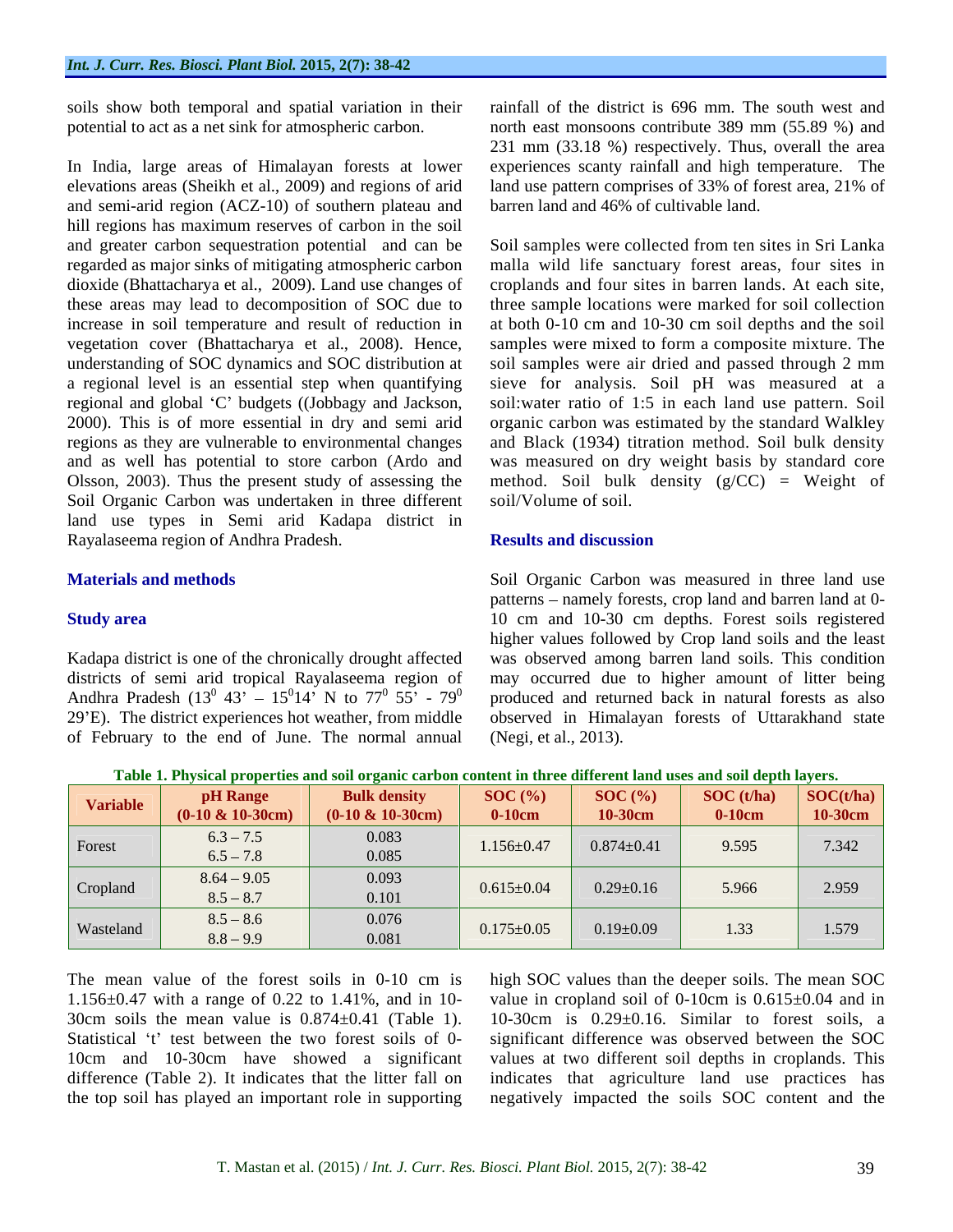in both surface and deep layers as also observed in Indo

vegetation in waste lands and this herbaceous vegetation

continuous harvest of accumulated organic matter as invest higher biomass in below ground (Dinakaran and crop produce may reduce the amount of organic carbon Krishnayya, 2010). The early studies also report that gangetic plains (Singh et al., 2011). below ground biomass depends upon the functional traits<br>of the vegetal cover (De-deyn et al., 2008) and usually<br>Barren land soils have scored lesser SOC values than the herbaceous cove other land use types, with mean values of 0.175±0.05 and than grass cover vegetation (Dinakaran et al., 2011). The  $0.19\pm0.09$  in 0-10 and 10-30cm soil depths respectively. ANOVA results of mean SOC values ( $F_{(3,2, 0.05)} = 0.038$ ) Interestingly, in contrast to forest and crop land soils, among the three land use patterns between two soil greater mean value of SOC is observed in 10-30 cm soil depths showed a significant variation (Table 2). It than 0-10 cm soil in barren land soils. This condition suggests that the vegetal cover might have prominently may rise due to the presence of ephemerals as dominant influenced the variations among the SOC values across carbon assimilation, storage, its transfer and release in below ground biomass depends upon the functional traits of the vegetal cover (De-deyn et al., 2008) and usually herbaceous cover provide higher inputs organic matter the three land uses and soil depths.

| Variable                                       | <b>Statistical test</b>              | <b>Significance level</b> |
|------------------------------------------------|--------------------------------------|---------------------------|
| SOC in Forest soils                            | Students 't' test                    |                           |
| $0-10 \text{ Vs } 10-30 \text{cm}$             |                                      | $p = 0.04$ (Present)      |
| SOC in Cropland                                | Students 't' test                    |                           |
| $0-10 \text{ Vs } 10-30 \text{cm}$             |                                      | $p < 0.05$ (present)      |
| SOC in Wasteland                               | Students 't' test                    | $p > 0.05$ (absent)       |
| $0-10 \text{ Vs } 10-30 \text{cm}$             | $\tan 051$                           |                           |
| SOC in 0-10 and 10-30 cm among the 3 land uses | <b>ANOVA</b><br>$\Gamma$ (3,2, 0.05) | $p = 0.038$ (Present)     |
| SOC in 0-10cm Vs Bulkdensity                   | Correlation                          | Negative correlation      |
| SOC in 10-30cm Vs Bulkdensity                  | Correlation                          | Negative correlation      |



**Fig. 1: Soil organic carbon content in t/ha in three different land uses (A) and soil depth layers (B).**

greater than neutral value but less than eight. Similarly in values. A similar range of pH  $(6.5 - 7.3)$  was observed in

The pH range in forest soils is  $6.3 - 7.5$  and  $6.5 - 7.8$  in semi arid forests of Jambughoda wildlife sanctuary in 0-10 cm and 10-30 cm depths respectively. Among the Gujarat and it was suggested that the prevailing hot forest soils at 0-10cm depth, one site soil showed acidic conditions and low rainfall leads to higher content of value  $(6.3)$  and all other samples registered values  $CaCo<sub>3</sub>$  and reduction of SOC (Patil, et al., 2012). All the 10-30 cm forest soil samples, three samples showed alkaline nature and a high value of 9.9 in 10-30cm soil of acidic values and rest of seven samples have near neutral barren land indicating highly alkaline nature of these samples of crop land and barren land have shown soils (Table 1).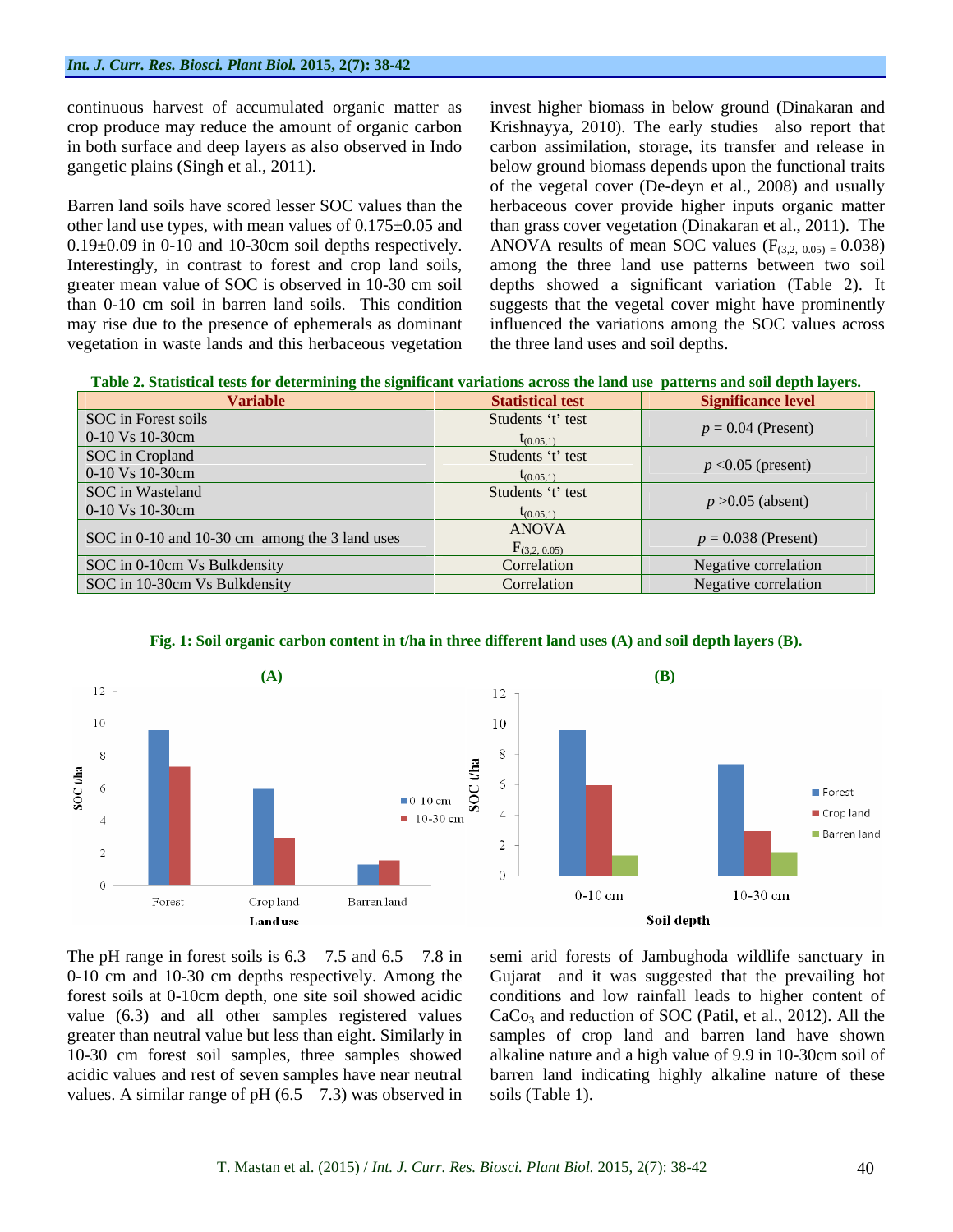Bulk density of soils is closely related to total porosity in nature. Significant variations were observed in SOC and usually it shows a negative relationship with SOC values between the two soil depths in forests and and positive relationship with soil depth (Singh et al., croplands but not in barren land soils. ANOVA showed a 2011). The present study results also indicated the same significant difference across land use patterns and pattern of increase in bulk density with soil depth across between the two soil depths. Since croplands and barren the three land use patterns and a negative correlation with SOC values across the land use patterns (Tables 1 matural forest ecosystems in the same climatic and 2). Bulk density is used to calculate the amount of conditions; soil carbon accumulation management carbon per hectare at a given depth of soil by using practices like residue replacement and reduced or no 10,000 m <sup>2</sup> X soil depth X bulk density X SOC/100. The tillage and afforesation and preserving the prevailing range of SOC among the three land use patterns in 0-10 cm depth is 1.3 to 9.6t/ha and in 10-30 cm soil depth is 1.6 to 7.3 (Fig. 1). Forest soils have accumulated higher amounts of SOC 16.93 t/ha up to 30 cm soil depth, in Acknowledgement which the major portion (9.59 t/ha) came from the top 0-10 cm layer (56.6%). The results indicate that these dry Authors profusely thank for the financial support deciduous forests store SOC content in the range provided by UGC New Delhi and Andhra Pradesh Forest observed in Jambughoda wildlife sanctuary in semiarid Department for giving the permission to undertake the region (Patil et al., 2012) but lesser amount of SOC than Himalayan forests (Negi et al., 2013). Crop lands have registered 8.91 t/ha up to 30 cm soil depth with a major References contribution from top 0-10cm layer (5.96 t/ha) (66.9%). The total value is nearly half (50%) of the forest SOC Abbott Ardo, J., Olsson, L., 2003. Assessment of soil content of the study area. In comparison the Indogangetic agroecosystem soils stored higher amount of SOC with 12.4 to 22.6t/ha at 1.0m soil depth and 8.5 to 15.2 t/ha up Bhattacharya, T., Ray, S.K., Pal, D.K., Chandran, P., to 40cm depth (Singh et al., 2011) and the SOC values were within the range observed in Patiala district and this can be attributed to high rate of decomposition of SOC in semiarid regions (Saxena et al., 1999). Barren lands with Bhattacharyya, T., Pal, D.K., Chandran, P., Ray, S.K., seasonal grasses and herbaceous vegetation contained only 2.9 t/ha and in contrast to other land uses the major contribution was the deeper 10-30 cm layer (54%). The results corroborate the study carried out in grass and Davidson, E.A., Janssens, I.A., 2006. Temperature herbs dominated ecosystem in Gujarat; which reveals that the herbaceous vegetation provides larger inputs of dead organic matter and uniformity in the decomposition 173. of SOC (Dinakaran et al., 2011). The results suggest De-Deyn, G.B., Cornelissen, J.H.C., Bardgett, R.D., indicate that the prevailing above ground vegetal cover has highly influenced the surface SOC values. The sequestration in contrasting biomes. Ecol. Lett. 11, observed variations in the belowground SOC across the land use types suggest that microbial activity and soil Dinakaran, J., Krishnayya, N.S. R.,2010. Variations in texture regulates the decomposition of SOC along the soil layers. Hence, more detailed studies are needed to different tropical vegetal covers. Curr. Sci. reveal the SOC dynamics in the semiarid region.

Forest soils comprised of higher amount of SOC values followed by crop land and barren land. Only forest soils IPCC, 2013. Summary of policy makers In Climate showed acidic nature, while the rest of soils are alkaline change 2013: The physical science basis,

lands contained significantly lower SOC values than herbaceous cover in barren lands have to be carried out to enhance carbon sequestration potential in these soils.

## **Acknowledgement**

field work in the Kadapa forests.

# **References**

- organic carbon in semi arid Sudan using GIS and the Century Model. J. Arid Env. 54, 633-651.
- Mandal, C., Wani, S.P., 2009. Sol Carbon stocks in India - Issues and Priorities. J. Ind. Soc. Soil Sci. 57(4), 461-468.
- Mandal, C., Telpande, B., 2008. Soil carbon storage capacity as a tool to prioritise areas for carbon sequestration. Curr. Sci. 95(6), 482-494.
- sensitivity of soil carbon decomposition and feed backs to climate sensitivity change. Nat. 440, 165- 173.
- 2008. Plant functional traits and soil carbon sequestration in contrasting biomes. Ecol. Lett. 11, 516–531.
- soil organic carbon and litter decomposition across 99(8),1051-1060.
- **Conclusion Conclusion Conclusion Conclusion Conclusion Conclusion Conclusion Conclusion Conclusion Conclusion Conclusion Conclusion Conclusion Conclusion Conclusion Conclusion Conclusion** Dinakaran, J., Mehta, N., Krishnayya, N.S.R., 2011. Soil ground cover (grasses and herbaceous) in the tropics. Curr Sci. 101(6), 776-783.
	- $2013$ : The physical science